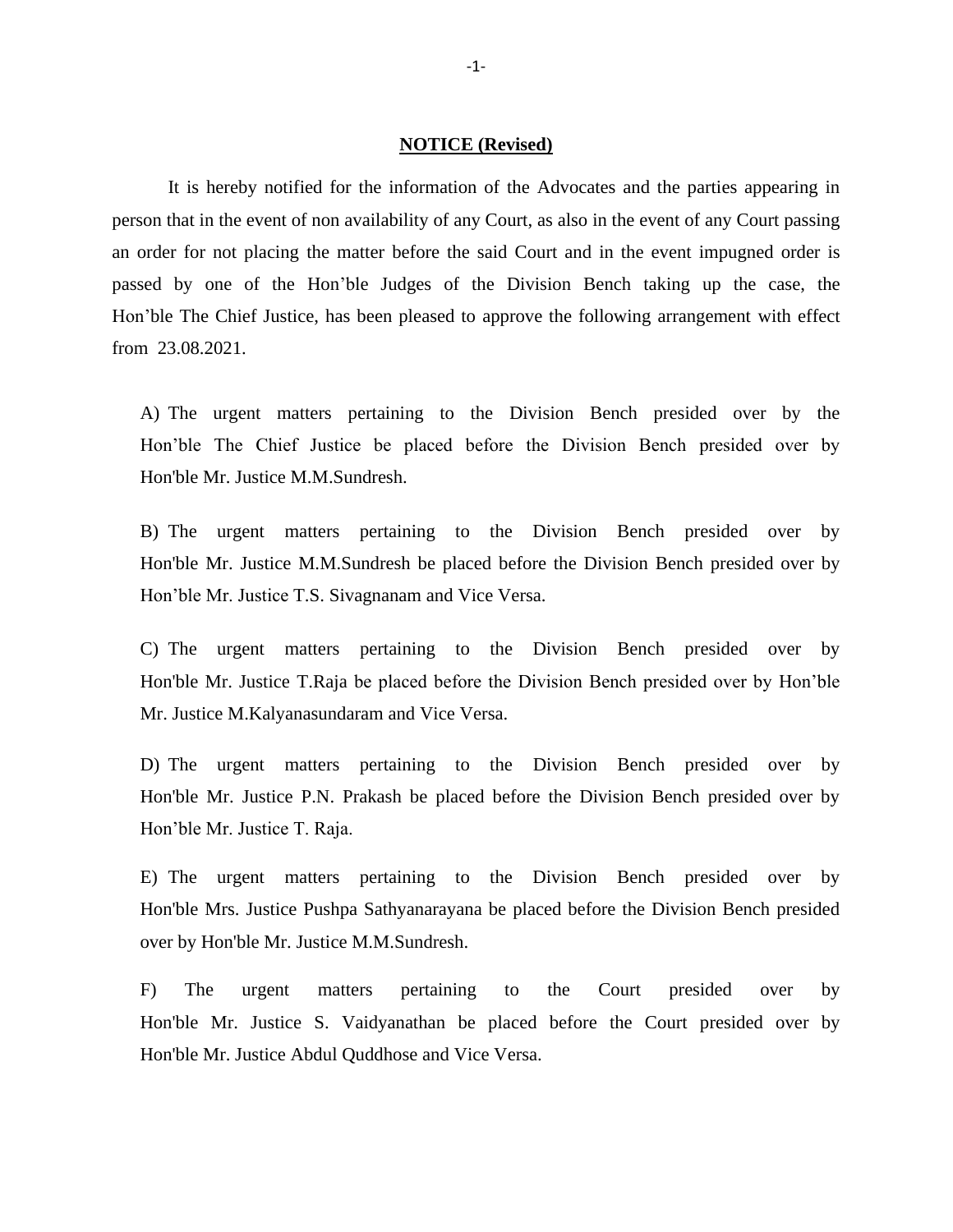G) The urgent matters pertaining to the Court presided over by Hon'ble Mr. Justice R. Mahadevan be placed before the Court presided over by Hon'ble Mr. Justice N. Anand Venkatesh and Vice Versa.

H) The urgent matters pertaining to the Court presided over by Hon'ble Selvi Justice V.M. Velumani be placed before the Court presided over by Hon'ble Mr. Justice G. Chandrasekharan.

I) The urgent matters pertaining to the Court presided over by Hon'ble Mr. Justice V.Parthiban be placed before the Court presided over by Hon'ble Mr. Justice N. Seshasayee and Vice Versa.

J) The urgent matters pertaining to the Court presided over by Hon'ble Mr. Justice R. Subramanian be placed before the Court presided over by Hon'ble Dr. Justice G.Jayachandran and Vice Versa.

K) The urgent matters pertaining to the Court presided over by Hon'ble Mr. Justice M.Govindaraj be placed before the Court presided over by Hon'ble Mrs. Justice R. Hemalatha and Vice Versa.

L) The urgent matters pertaining to the Court presided over by Hon'ble Mr. Justice M.Sundar be placed before the Court presided over by Hon'ble Mr. Justice S.M. Subramaniam and Vice Versa.

M) The urgent matters pertaining to the Court presided over by Hon'ble Mr. Justice M.S. Ramesh be placed before the Court presided over by Hon'ble Mr. Justice R. Mahadevan.

N) The urgent matters pertaining to the Court presided over by Hon'ble Dr. Justice Anita Sumanth be placed before the Court presided over by Hon'ble Mr. Justice C. Saravanan and Vice Versa.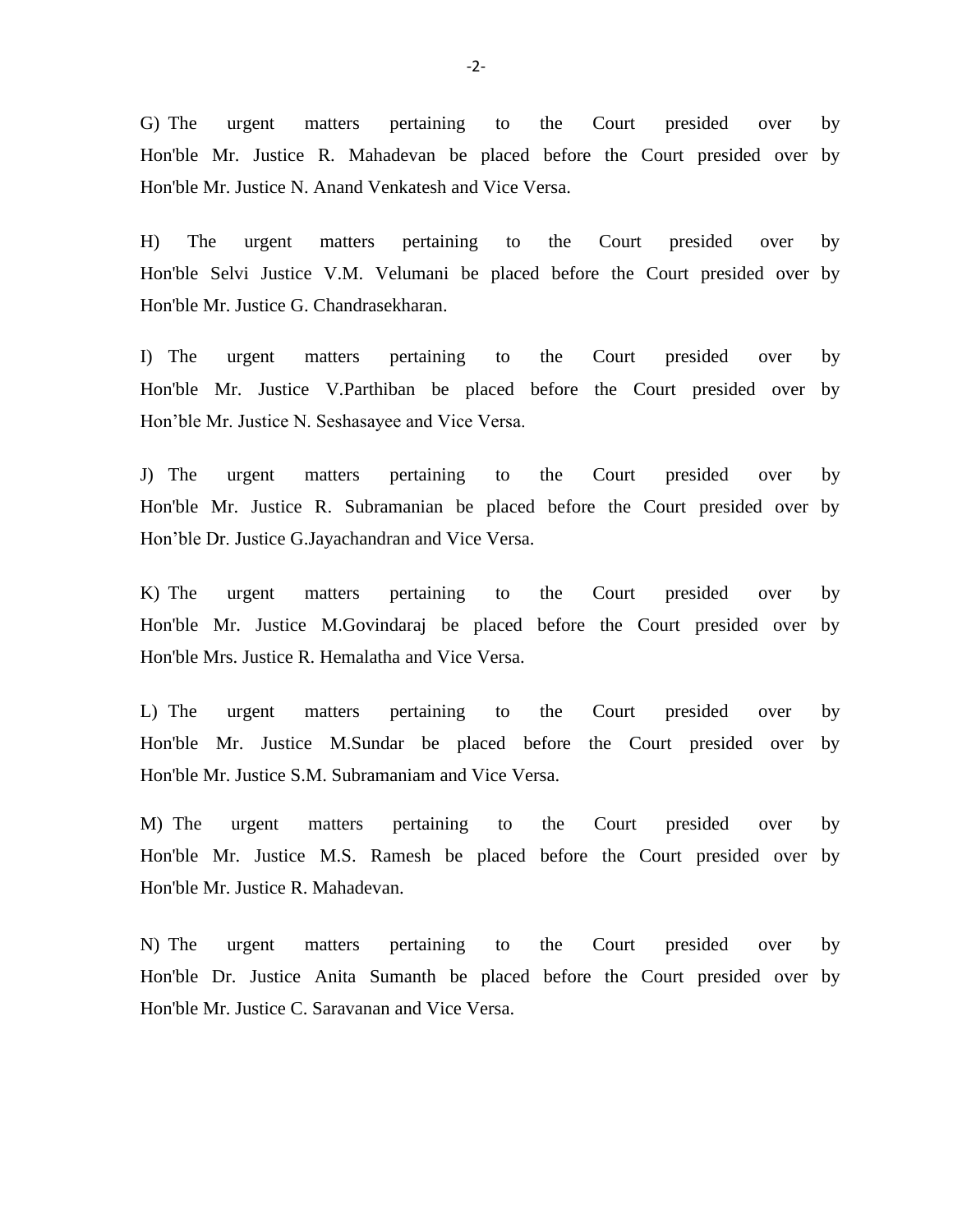O) The urgent matters pertaining to the Court presided over by Hon'ble Mr. Justice P. Velmurugan be placed before the Court presided over by Hon'ble Mr. Justice RMT. Teekaa Raman and Vice Versa.

P) The urgent matters pertaining to the Court presided over by Hon'ble Mr. Justice C.V. Karthikeyan be placed before the Court presided over by Hon'ble Mr. Justice M. Nirmal Kumar and Vice Versa.

Q) The urgent matters pertaining to the Court presided over by Hon'ble Mr. Justice N. Sathish Kumar be placed before the Court presided over by Hon'ble Dr. Justice G. Jayachandran.

R) The urgent matters pertaining to the Court presided over by Hon'ble Mrs. Justice V.Bhavani Subbaroyan be placed before the Court presided over by Hon'ble Mr. Justice G.K. Ilanthiraiyan and Vice Versa.

S) The urgent matters pertaining to the Court presided over by Hon'ble Mr. Justice M. Dhandapani be placed before the Court presided over by Hon'ble Mr. Justice C.V. Karthikeyan.

T) The urgent matters pertaining to the Court presided over by Hon'ble Ms. Justice P.T. Asha be placed before the Court presided over by Hon'ble Mr. Justice A.A. Nakkiran and Vice Versa.

U) The urgent matters pertaining to the Court presided over by Hon'ble Mr. Justice G. Chandrashekaran be placed before the Court presided over by Hon'ble Ms. Justice P.T. Asha.

This would also include the matters in which any Division Bench passes an order not to place any particular matter before a Bench of which one of the Hon'ble Judges is a member or a Hon'ble Single Judge passes an order "Not before me" or "Post before some other Bench" etc.